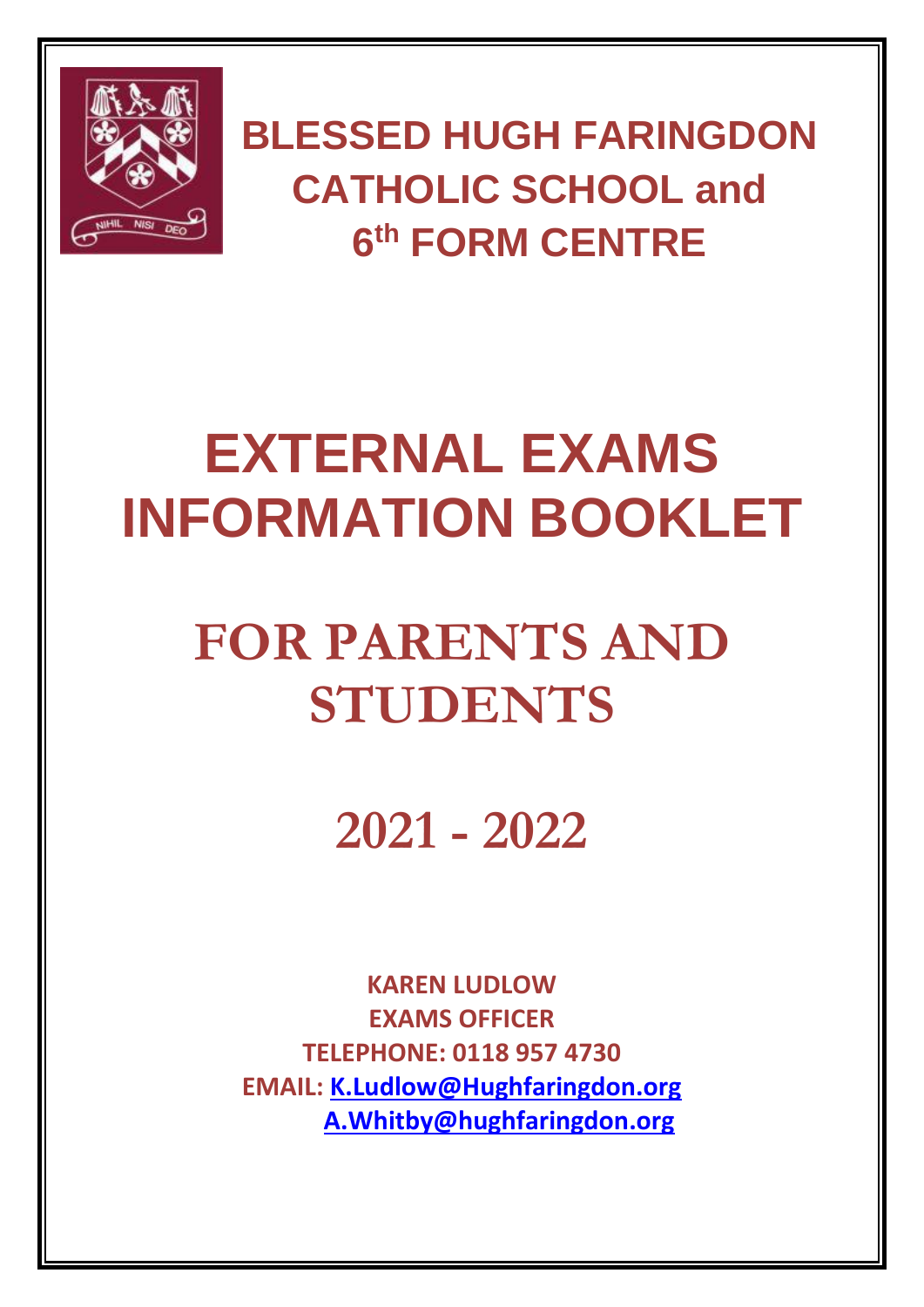Dear Parents, Guardians and Students

The External Exams in the UK can be a complicated process. This booklet sets out to helpfully explain the exam process, letting you know when exams take place throughout the school year, and the relevant results day, so everyone is clear on what to expect.

This booklet also includes crucial information concerning rules and regulations for candidates and how parents and guardians can ensure their child is best equipped for exam days.

Please read this booklet carefully in order that you are fully aware of the procedures. If you have any further questions, please do not hesitate to contact me.

Yours sincerely

Karen Ludlow Exams Officer

#### **Timetables and Scheduling of External Exams**

Individual Timetables will be sent out approximately a month before the exams. Please check your timetable carefully. If you have any queries, please report to the exams office immediately.

GCSE and A Level exams will run May till June

BTEC exams run in January, February, & June

The dates of external exams can never be changed and should the dates of exams clash with INSET dates, other school events or work experience, the exam always takes precedence. Please note all external exams will go ahead in extreme weather like snow or adverse circumstances unless you hear otherwise from ourselves and national agencies.

#### **JCQ-Information for Candidates documents**

These have been emailed along with the booklet and are available on the school's website and must always be read and adhered to.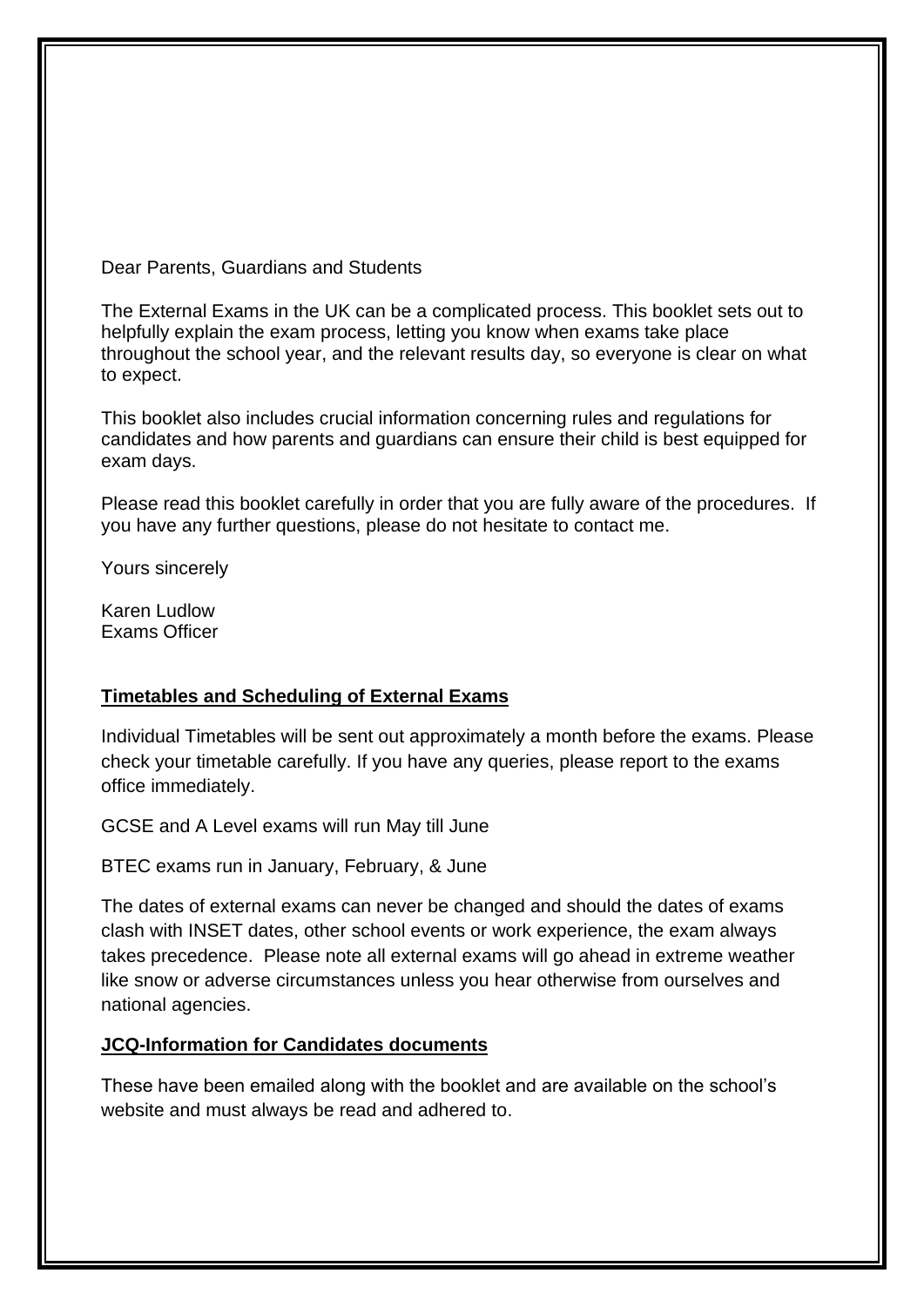#### **Uniform**

Full uniform must be worn for all exams without exception.

#### **Equipment**

The following equipment must be brought to each exam in a clear pencil case or plastic bag.

3x black pens, 2x HB pencils, Ruler, Calculator

For Maths exams:

Compass

**Protractor** 

Set squares

## **Punctuality and Attendance for Exams**

Please arrive on time for all exams. If you arrive significantly late you may not be allowed into the exam hall, or your work may not be accepted by the exam board.

In the event of your child being seriously ill or injured on the day of an examination, or if your child's performance may be seriously affected due to other extenuating circumstances, please contact us as soon as possible for advice and help.

## **Food and Drink/bags**

Students are not permitted to bring food or drink into the exam hall, except for a bottle of water in a clear bottle with the label removed.

A locked cloakroom is provided for all other belongings.

## **Behaviour Conduct during Exams**

Please carefully read 'Information for Candidates-written exams 2021-2022' which was emailed to you with this booklet and is available on our school website. Blessed Hugh Faringdon Catholic School is bound by these regulations and will enforce these regulations always.

## **Internally marked assessments**

Please consult 'Internal appeals procedures 2021/22 at the back of this booklet.

## **Results**

For exams taken during the school year your results will be emailed to you.

Please see below for summer 2022 results day.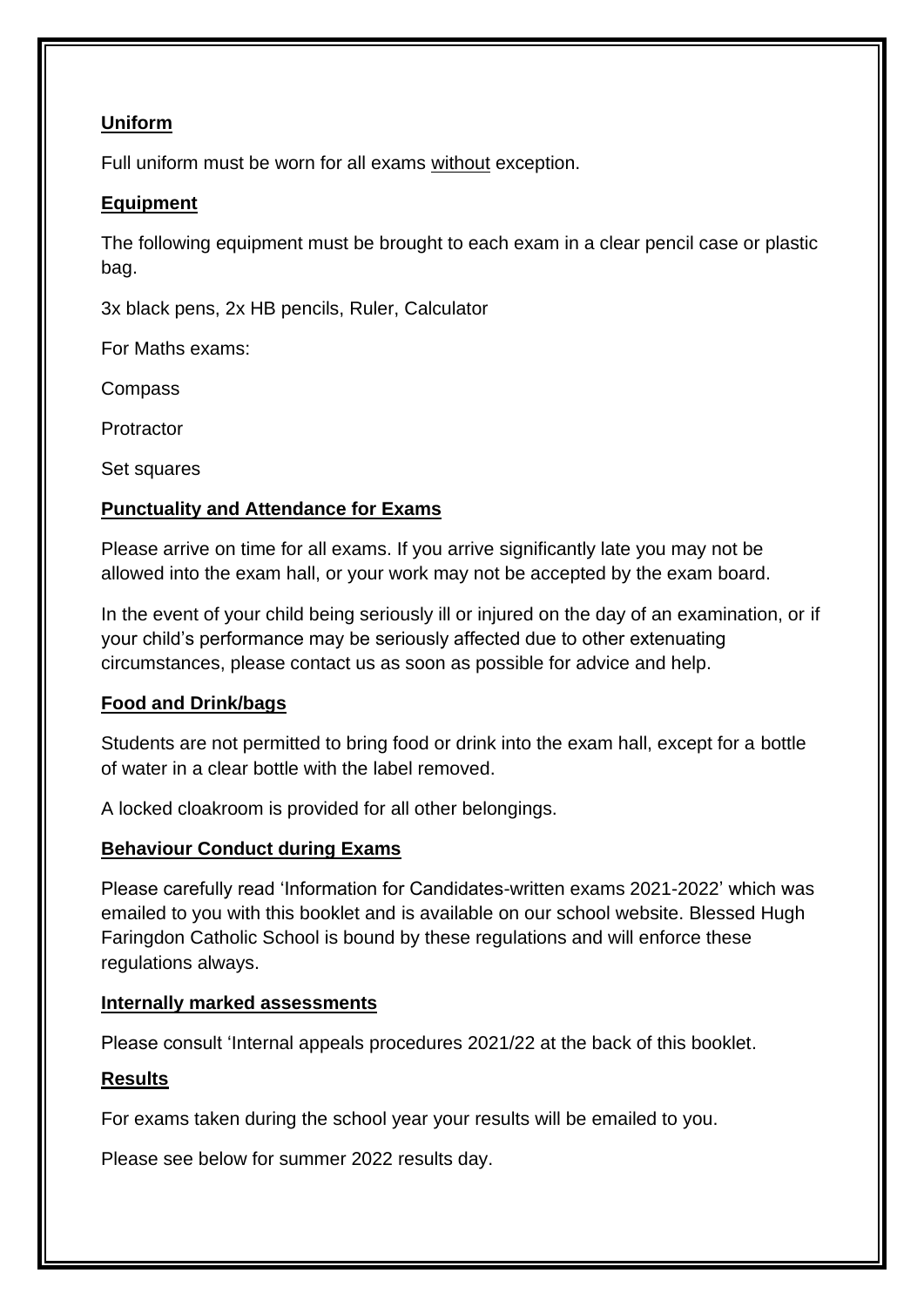| DATE                                                     | Qualification        |
|----------------------------------------------------------|----------------------|
| Results will be handed on site under the canopy:         |                      |
| Thursday 18 August:                                      |                      |
| Please note centre staff will be available between 8.30- |                      |
| 10.30am on each results day should you need to           | A Level results      |
| discuss your results with centre staff or require post   | and Sixth form       |
| results support.                                         | <b>BTEC</b> results. |
| Results will be handed on site under the canopy:         |                      |
| Thursday 25 August:                                      |                      |
| Please note centre staff will be available between 8.30- |                      |
| 10.30am on each results day should you need to           |                      |
| discuss your results with centre staff or require post   | <b>GCSE and Year</b> |
| results support.                                         | 11 BTEC results.     |

Results can only be handed to the candidates themselves. Should the candidate wish for someone to collect their results in their absence, then a signed and dated letter confirming this must be brought in by the named person when collecting the results. The named person collecting the results must also bring in photo ID e.g., passport or driving licence so we can check their identity too. Any uncollected results will be posted to you second class on results day.

## **Enquiries about Results (EAR)**

EARs may be requested by centre staff or the candidate following the release of results.

A request for a re-mark or clerical check requires the written consent of the candidate, a request for a re-moderation of internally assessed work may be submitted without the consent of the group of candidates.

All decisions on whether to make an application for an EAR will be made by Heads of Department or Candidate.

The cost of EARs will be paid by the centre.

If a candidate's request for an EAR is not supported, a fee may apply. If this is applicable, we will only charge the exact price charged by the exam board, no admin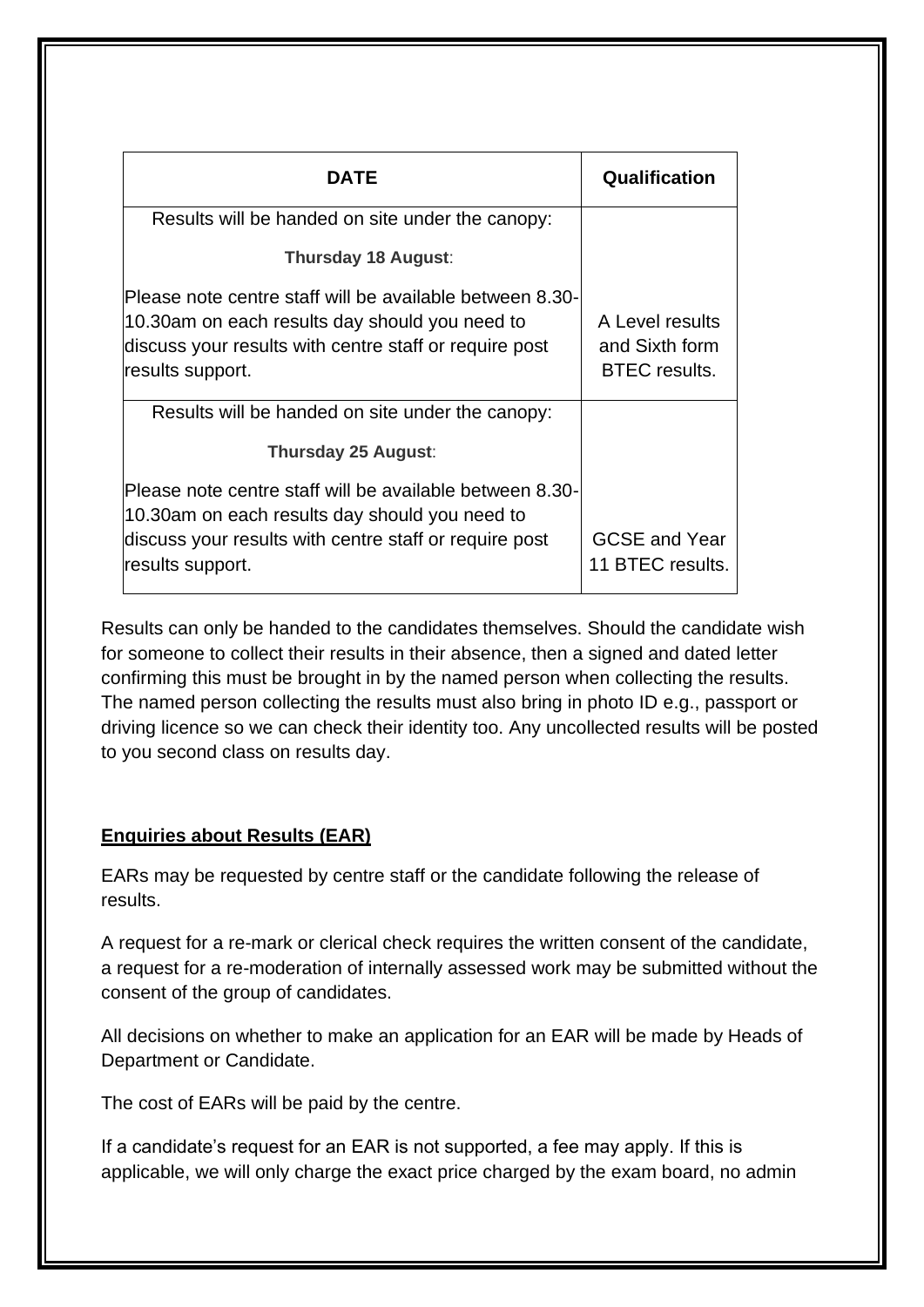fee will be added, and you will receive a full refund for any charges for papers where marks have changed. Please see below links for full details and fees for all our exam boards.

<https://www.aqa.org.uk/exams-administration/after-results/post-results>

<https://www.ocr.org.uk/administration/post-results/>

[https://www.wjec.co.uk/home/administration/results/#tab\\_1](https://www.wjec.co.uk/home/administration/results/#tab_1)

[https://qualifications.pearson.com/en/support/support-topics/results-certification/post](https://qualifications.pearson.com/en/support/support-topics/results-certification/post-results-services.html)[results-services.html](https://qualifications.pearson.com/en/support/support-topics/results-certification/post-results-services.html)

All processing of EARs will be the responsibility of the Exams Officer, following the JCQ guidance.

Candidates will be notified of the outcome promptly in writing.

Candidate requests for priority reviews of marking for level 3 qualifications must be made directly to the exams officer by submitting the completed consent form, on A Level Results day or GCSE results day during normal school hours. Or from the start of term and by 15<sup>th</sup> September, for non- priority reviews of marking.

Consent forms will be available on all results days.

#### **Access to Scripts (ATS)**

After the release of results, candidates may ask subject staff or the Exams Officer to request the return of written exam papers.

Requests for priority copies of scripts to support reviews of marking must be made directly to the exams officer by submitting the completed form on A Level Results day or GCSE results day during normal school hours. Or from the start of term and by 15<sup>th</sup> September, for non- priority scripts.

Centre staff may also request scripts for investigation or for teaching purposes.

In all cases the written consent of the candidate is required.

An EAR cannot be applied for once an original script has been returned.

The cost of EARs will be paid by the Head of Department.

If a candidate's request for ATS is not supported, a fee may apply. If this is applicable, we will only charge the exact price charged by the exam board, no admin fee will be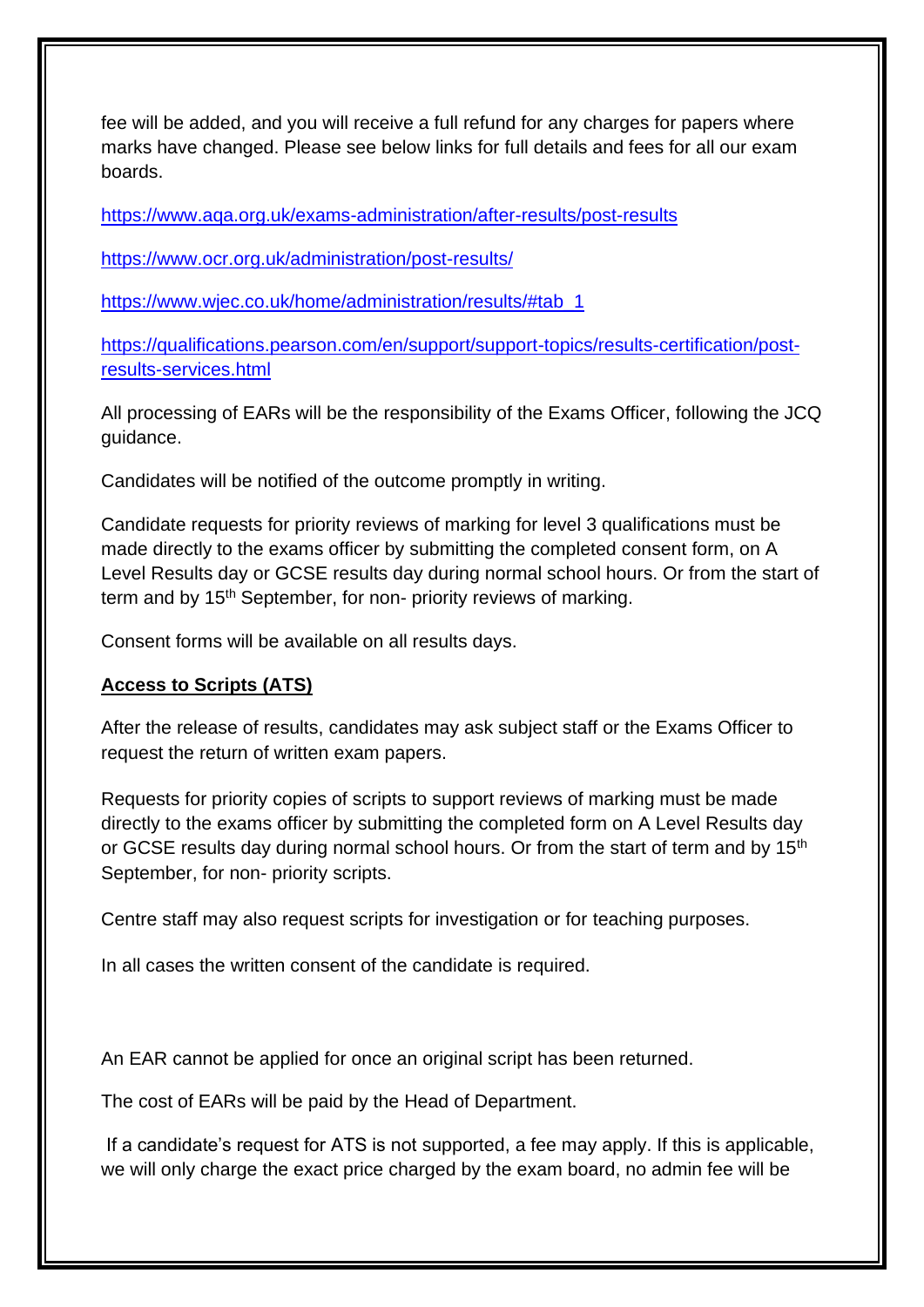added, and you will receive a full refund for any charges for papers where marks have changed. Please see below links for full details and fees for all or exam boards.

<https://www.aqa.org.uk/exams-administration/after-results/post-results>

<https://www.ocr.org.uk/administration/post-results/>

[https://www.wjec.co.uk/home/administration/results/#tab\\_1](https://www.wjec.co.uk/home/administration/results/#tab_1)

[https://qualifications.pearson.com/en/support/support-topics/results-certification/post](https://qualifications.pearson.com/en/support/support-topics/results-certification/post-results-services.html)[results-services.html](https://qualifications.pearson.com/en/support/support-topics/results-certification/post-results-services.html)

Processing of requests for ATS will be the responsibility of Exams officer.

Consent forms will be available on all results days.

Please note centre staff will be available between 8.30-10.30am on each results day should you need to discuss your results with centre staff or require post results support.

This may be of particular use to you should your next step in your career be dependent on your exam results.

For further details on post results please consult 'Internal appeals procedures 2020/21' at the back of this booklet

## **Re-sits**

All GCSE and A Level courses are linear which means exams are taken at the end of the 2-year course. English and Maths re-sit exams are available in November and June. BTEC exams allow 1 resit, and these take place in January & June.

## **Certificates**

Certificates can be collected from the exam's office approximately 2 months after the results day for fully completed qualifications, during school hours, by appointment only. In addition to this a certificate collection day will be held in November for which you will be notified.

Should the candidate wish for someone to collect their certificates in their absence, then a signed and dated letter confirming this must be brought in by the named person when collecting the results. The named person collecting the results must also bring in photo ID e.g., passport or driving licence so we can check their identity too.

All certificates will be held in the centre for one year.

Should any candidates lose their certificates, replacement certificates/statements of results can be obtained directly from the exam boards at a cost to the candidate.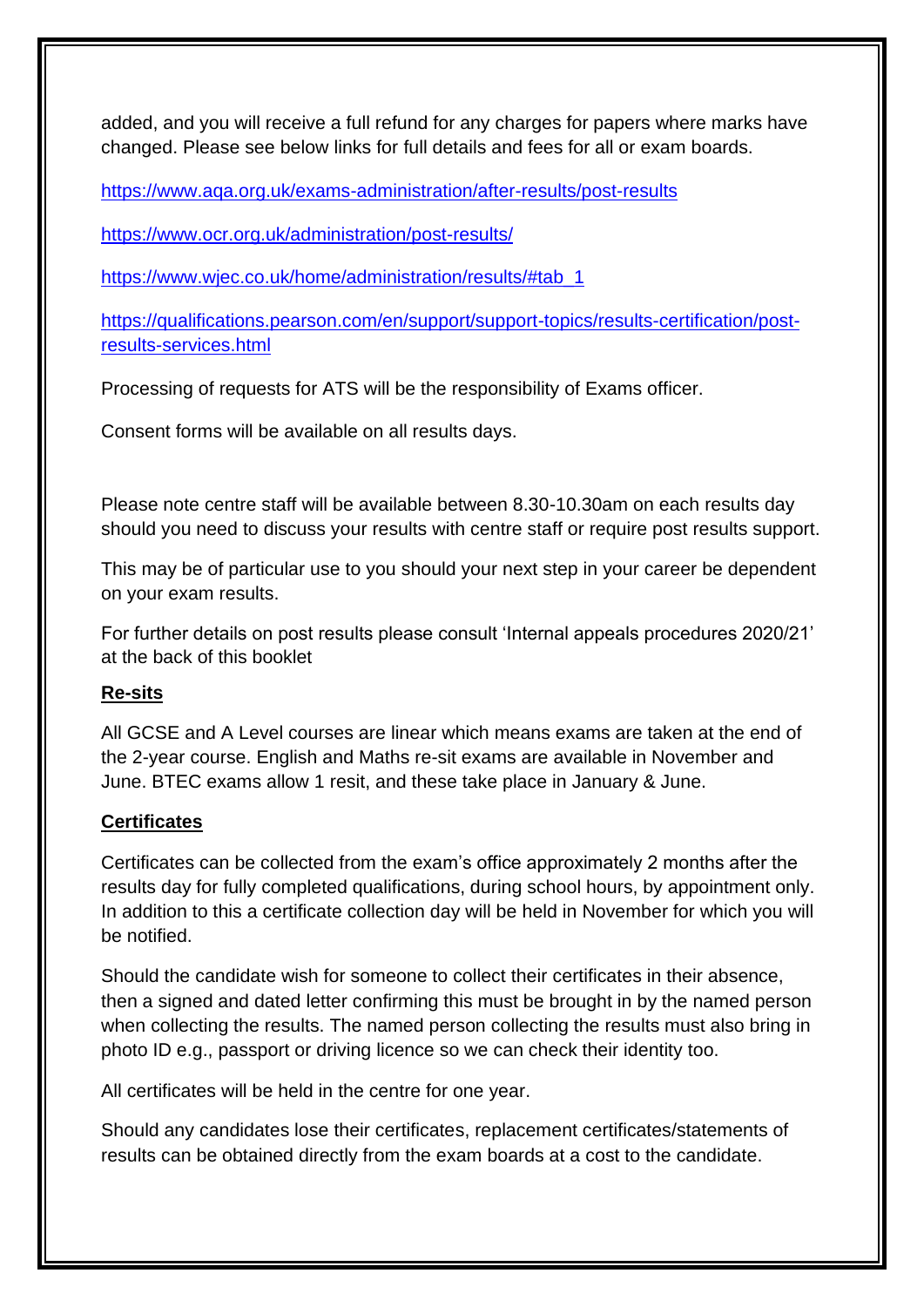Please do collect your certificates when invited to do so. You may not need them now, but at some time in your careers, you will be asked to show proof of your qualifications and we only hold your certificates for one year. Please note some exam boards will not issue replacement certificates only statements of results.

Should you require replacement certificates/statements of results, please contact the exams boards directly, as listed below.

<https://qualifications.pearson.com/en/support/Services/replacement-certificates.html>

<https://www.aqa.org.uk/contact-us/past-results-and-lost-certificates>

[results@aqa.org.uk](mailto:results@aqa.org.uk)

<https://www.ocr.org.uk/students/replacement-certificates/>

<https://www.wjec.co.uk/students/certificates/index.html>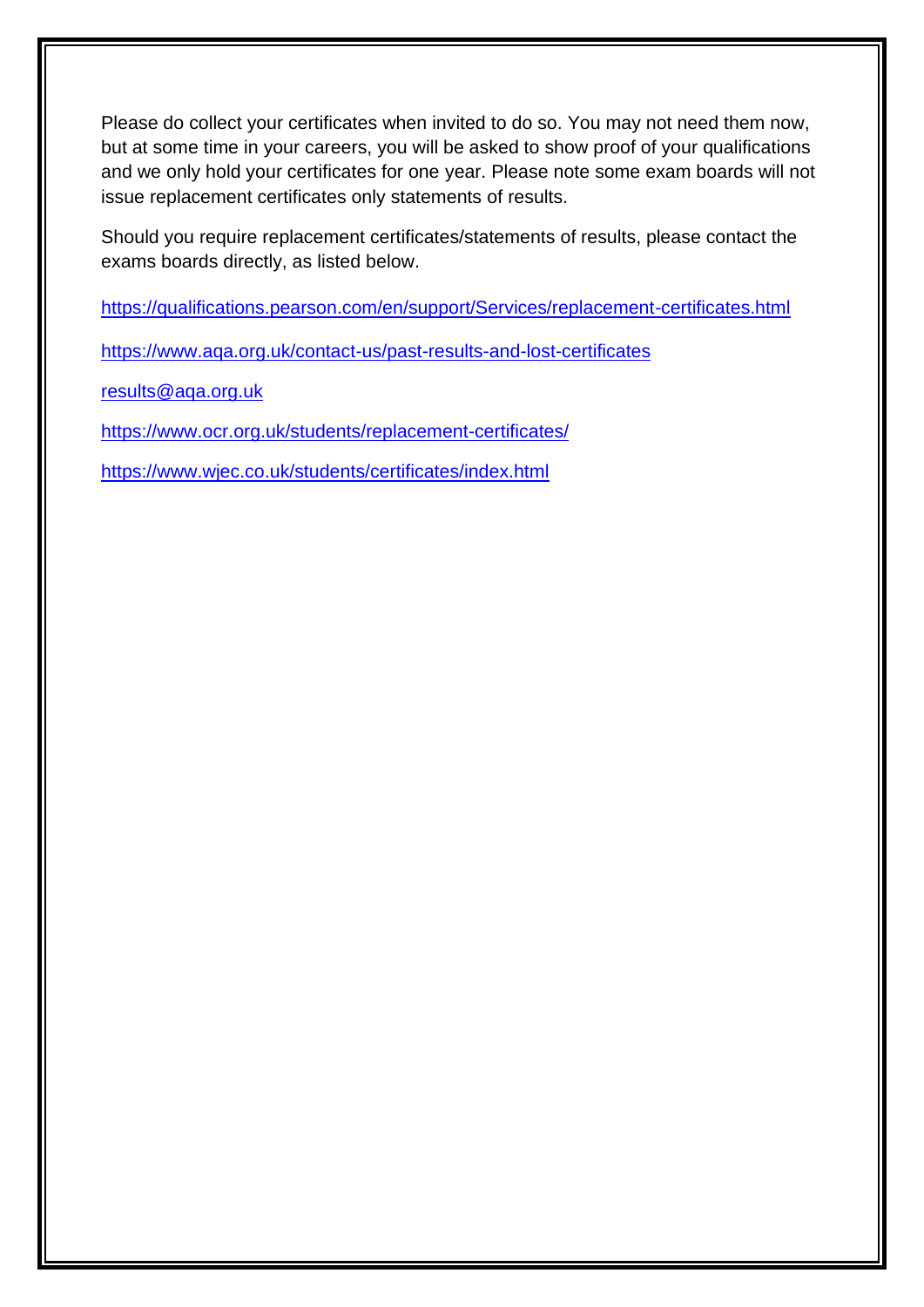#### **Internal appeals procedures 2021/22**

These procedures are reviewed annually to ensure compliance with current regulations

Approved/reviewed by

Dr S Uttley (Head of centre) & Karen Ludlow (Exam's officer)

Date of next review December 2023

Key staff involved in internal appeals procedures

Dr S Uttley (Head of centre) & Karen Ludlow (Exam's officer)

#### **Appeals against internal assessment decisions (centre assessed marks)**

This procedure confirms Blessed Hugh Faringdon Catholic School compliance with JCQ's General Regulations for Approved Centres 2021-2022, section 5.7 that the centre has in place "a written internal appeals procedure relating to internal assessment decisions and to ensure that details of this procedure are communicated, made widely available and accessible to all candidates" and that the centre "must inform candidates of their centre assessed marks as a candidate is allowed to request a review of the centre's marking before marks are submitted to the awarding body."

Certain components of GCSE and GCE qualifications (that contribute to the final grade of the qualification are internally assessed (marked) by the subject teacher. The marks awarded (the internal assessment decisions) are then submitted by the deadline set by the awarding body for external moderation.

The Internal Deadline for the submission of marks for the Summer 2022 exam series is 3rd May 2022.

Blessed Hugh Faringdon Catholic School is committed to ensuring that whenever its staff mark candidates' work this is done fairly, consistently and in accordance with the awarding body's specification and subject-specific associated documents.

Candidates' work will be marked by staff who have appropriate knowledge, understanding and skill, and who have been trained in this activity. Blessed Hugh Faringdon Catholic School is committed to ensuring that work produced by candidates is authenticated in line with the requirements of the awarding body. Where a number of subject teachers are involved in marking candidates' work, internal moderation and standardisation will ensure consistency of marking.

- 1. Blessed Hugh Faringdon Catholic School will ensure that candidates are informed of their centre assessed marks so that they may request a review of the centre's marking before marks are submitted to the awarding body.
- 2. Blessed Hugh Faringdon Catholic School will inform candidates that they may request copies of materials to assist them in considering whether to request a review of the centre's marking of the assessment.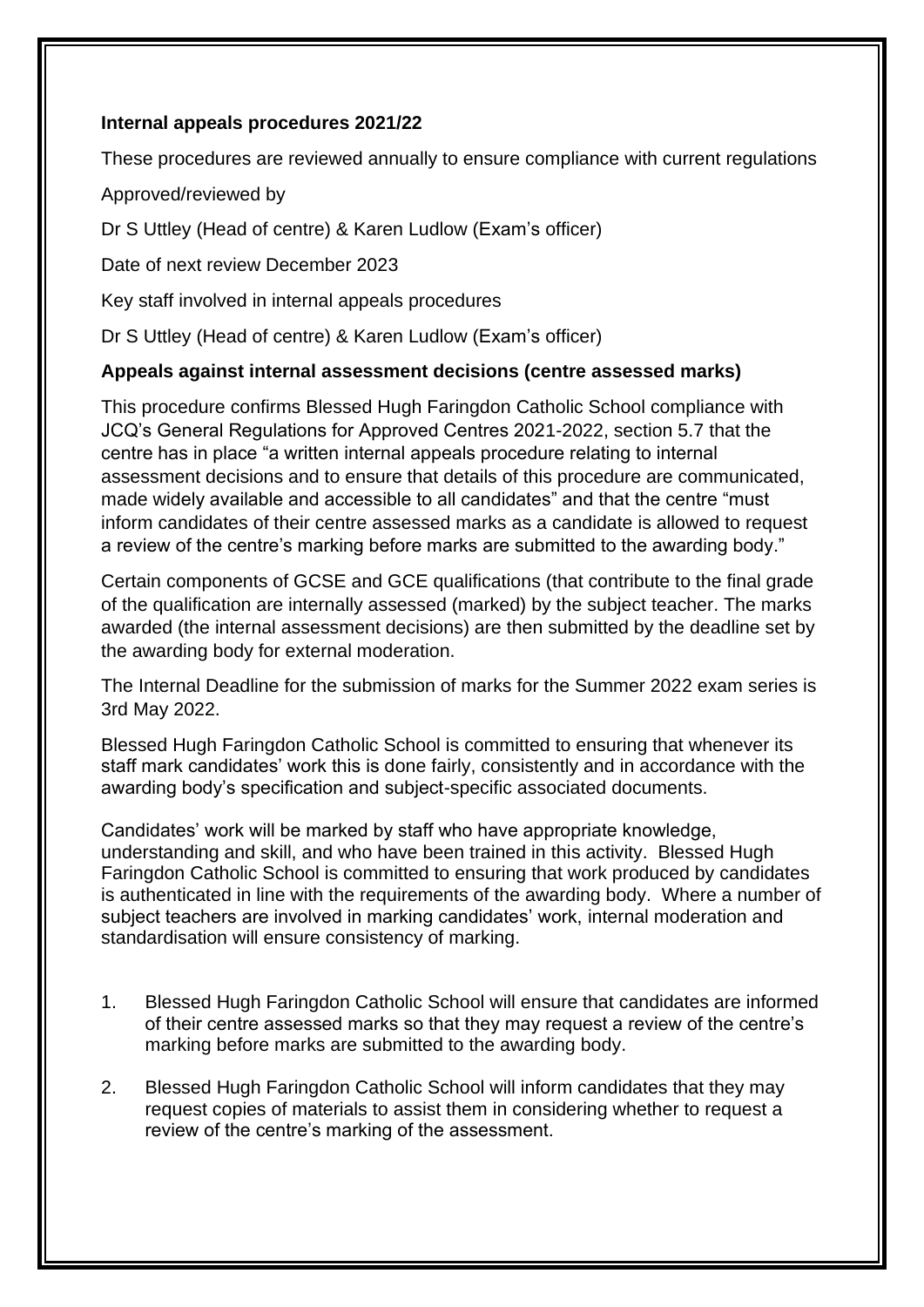- 3. Blessed Hugh Faringdon Catholic School will, having received a request for copies of materials, promptly make them available to the candidate.
- 4. Blessed Hugh Faringdon Catholic School will provide candidates with sufficient time in order to allow them to review copies of materials and reach a decision.
- 5. Requests for reviews of marking **must** be made in writing.
- 6. Blessed Hugh Faringdon Catholic School will allow sufficient time for the review to be carried out, to make any necessary changes to marks and to inform the candidate of the outcome, all before the awarding body's deadline.
- 7. Blessed Hugh Faringdon Catholic School will ensure that the review of marking is carried out by an assessor who has appropriate competence, has had no previous involvement in the assessment of that candidate and has no personal interest in the review.
- 8. Blessed Hugh Faringdon Catholic School will instruct the reviewer to ensure that the candidate's mark is consistent with the standard set by the centre.
- 9. The candidate will be informed in writing of the outcome of the review of the centre's marking.
- 10. The outcome of the review of the centre's marking will be made known to the head of centre and will be logged as a complaint. A written record will be kept and made available to the awarding body upon request. Should the review of the centre's marking bring any irregularity in procedures to light, the awarding body will be informed immediately.

After candidates' work has been internally assessed, it is moderated by the awarding body to ensure consistency in marking between centres. The moderation process may lead to mark changes. This process is outside the control of Blessed Hugh Faringdon Catholic School and is not covered by this procedure.

#### **Appeals against the centre's decision not to support a clerical check, a review of marking, a review of moderation or an appeal**

This procedure confirms Blessed Hugh Faringdon Catholic School compliance with JCQ's General Regulations for Approved Centres 2021-2022, section 5.13 that the centre has in place "a written internal appeals procedure to manage disputes when a candidate disagrees with a centre decision not to support a clerical check, a review of marking, a review of moderation or an appeal..." Following the issue of results, awarding bodies make post-results services available. Students are informed of the post results fees, deadlines and how to proceed with this request on results day. The Examinations Officer supplies students with a copy of the post results consent form in the same envelope with their results. Candidates are also informed of the arrangements for post-results services before they sit any exams and the accessibility of senior members of centre staff immediately after the publication of results in their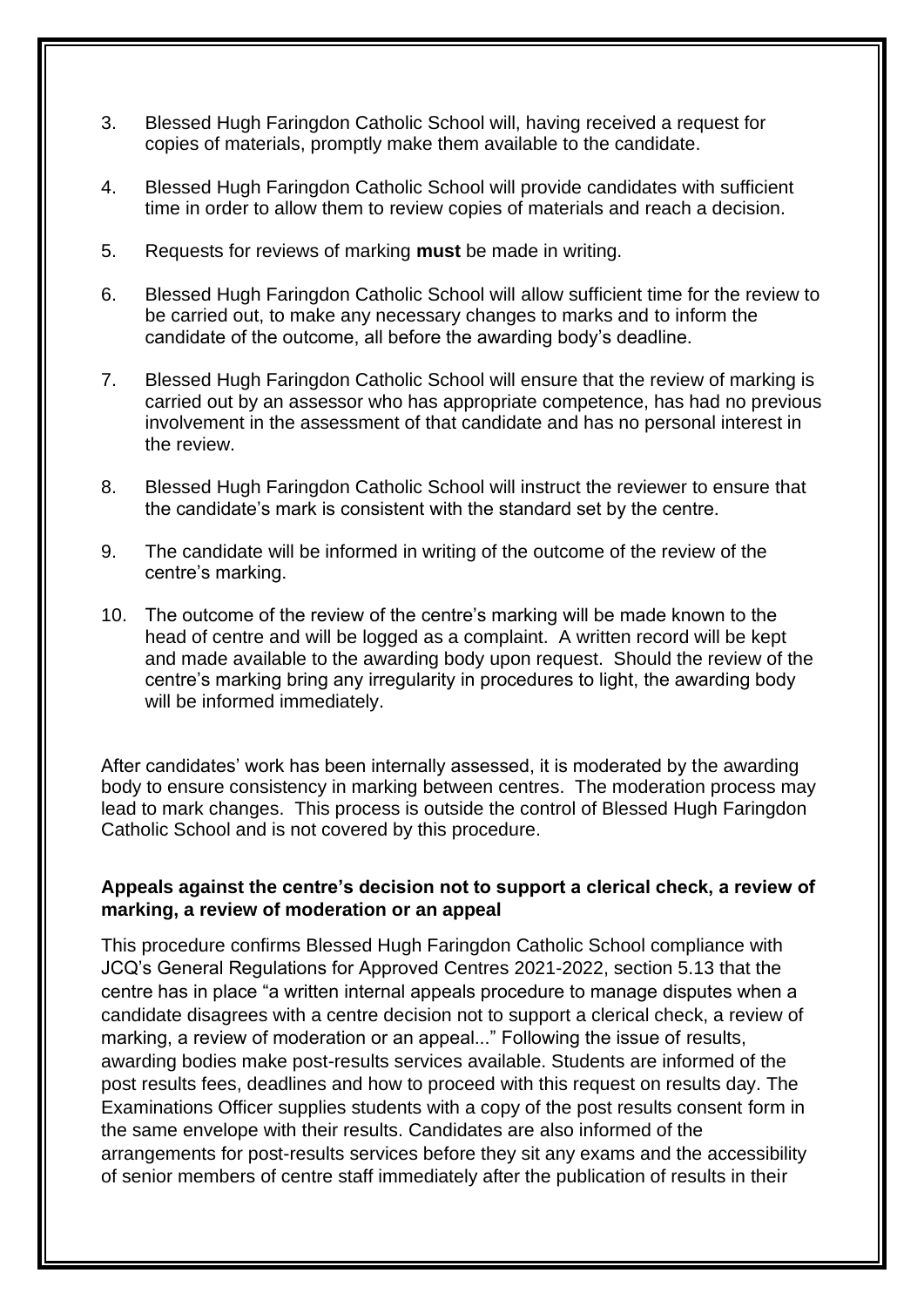'External Exams Information Booklet 2021-2022, which is provided to them with their exam timetable and on the schools website. If the centre or a candidate (or his/her parent/carer) has a concern and believes a result may not be accurate, an enquiry about the result may be requested. Enquiries about results (EARs) offers three services.

Service 1 – clerical re-check

Service 2 – review of marking

Service 3 – review of moderation (this service is not available to an individual candidate)

Written candidate consent is required in all cases before a request for an EAR service 1 or 2 is submitted to the awarding body as with these services candidates' marks and subject grades may be lowered. Candidate consent can only be collected after the publication of results. If a concern is raised about a particular examination result, candidates are first advised to speak to their subject teacher/ head of department with regards to possibly requesting a review of marking. The subject teacher/ head of department will investigate the feasibility of requesting an enquiry supported by the centre. However, the final decision is to be made by the candidate/ parent and a consent form or written request must be received before this can be requested. Where the centre does not uphold a request from a candidate, the school will proceed with the candidates EAR request once the consent form and full payment has been received. If the candidate (or his/her parent/carer) believes there are grounds to appeal against the centre's decision not to support an enquiry, an internal appeal can be submitted to the centre in writing to the Headteacher by completing the internal appeals form at least 14 calendar days prior to the internal deadline for submitting an EAR. The appellant will be informed of the outcome of his/her appeal within 7 calendar days prior to the internal deadline for submitting an EAR.

Following the EAR outcome, an external appeals process is available if the head of centre remains dissatisfied with the outcome and believes there are grounds for appeal. The JCQ publications Post-Results Services and JCQ Appeals Booklet (A guide to the awarding bodies' appeals processes) will be consulted to determine the acceptable grounds for a preliminary appeal. Where the head of centre is satisfied after receiving the EAR outcome, but the candidate (or his/her parent/carer) believes there are grounds for a preliminary appeal to the awarding body, a further internal appeal may be made to the head of centre. Following this, the head of centre's decision as to whether to proceed with a preliminary appeal will be based upon the acceptable grounds as detailed in the JCQ Appeals Booklet. Candidates or parents/carers are not permitted to make direct representations to an awarding body. The internal appeals form should be completed and submitted to the centre within 7 calendar days of the notification of the outcome of the EAR. Subject to the head of centre's decision, this will allow the centre to process the preliminary appeal and submit to the awarding body within the required 30 calendar days of receiving the outcome of the enquiry about results process. Awarding body fees which may be charged for the preliminary appeal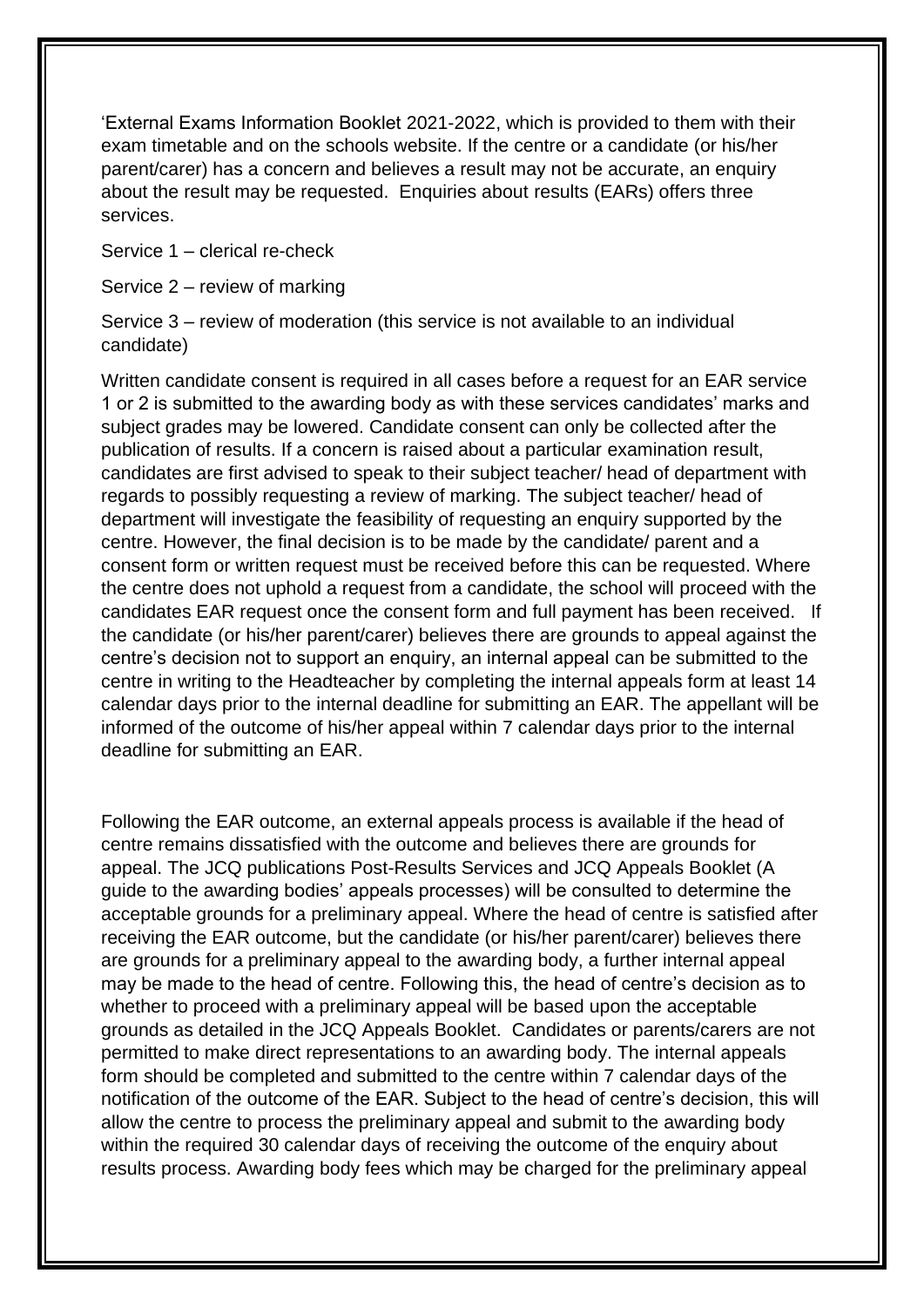must be paid to the centre by the appellant before the preliminary appeal is submitted to the awarding body (fees are available from the exams officer). If the appeal is upheld by the awarding body, this fee will be refunded by the awarding body and repaid to the appellant by the centre.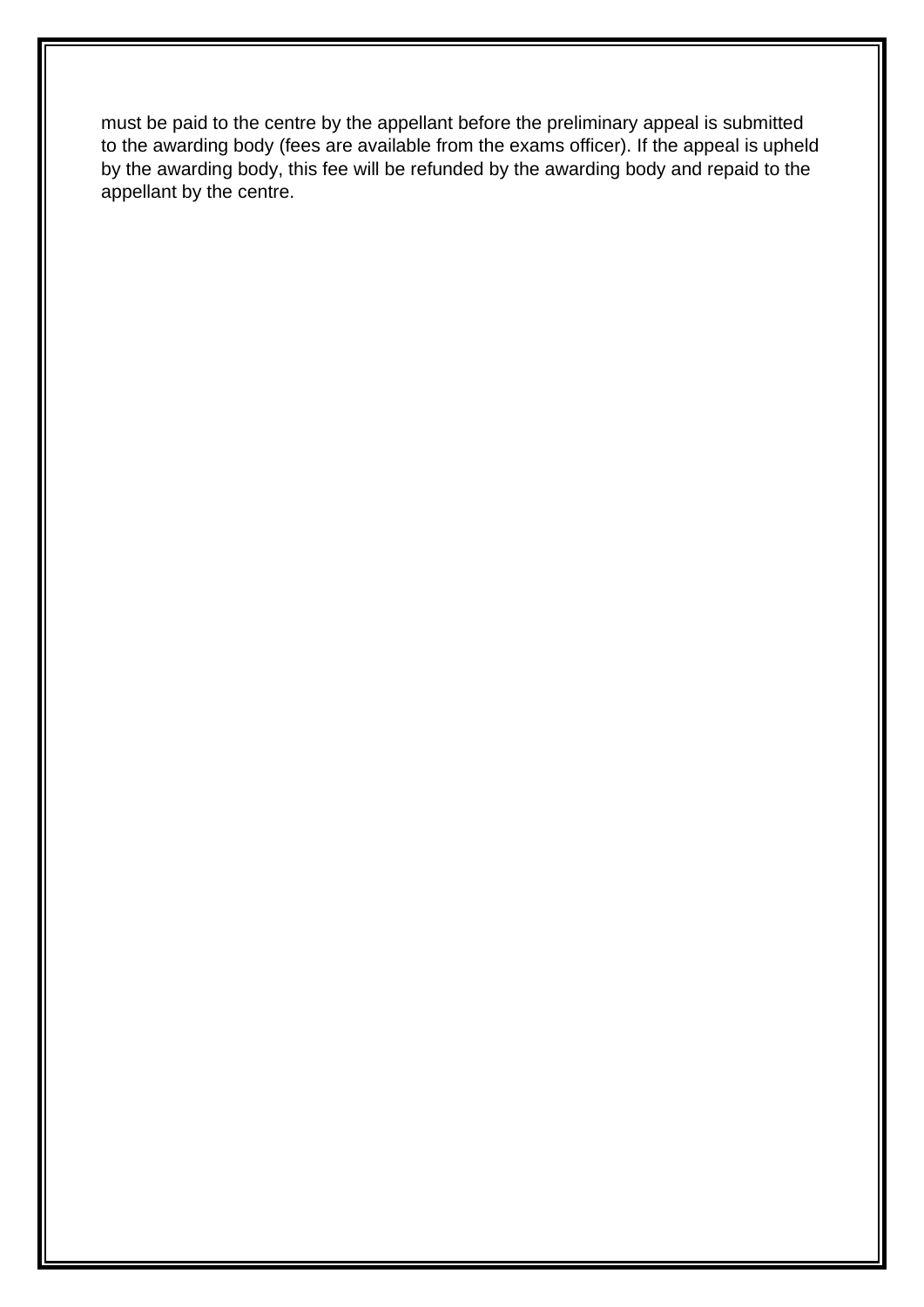Internal appeals form

FOR CENTRE USE ONLY Date received …………………………….

Please tick box to indicate the nature of your appeal and complete all boxes on the form below.

Reference No.

Appeal against an internal assessment decision and/or request for a review of marking

Appeal against the centre's decision not to support a clerical check, a review of marking, a review of moderation or an appeal

Name of appellant Candidate name if different to appellant

Awarding body Exam paper code

Subject Exam paper title

Please state the grounds for your appeal below

(If applicable, tick here…) Where my appeal is against an internal assessment decision, I wish to request a review of the centre's marking. If necessary, continue an additional page if this form is being completed electronically or overleaf if hard copy being completed.

Appellant signature:  $\Box$  Date of signature:

This form must be signed, dated, and returned to the exams officer on behalf of the head of centre to the timescale indicated in the relevant appeals procedure